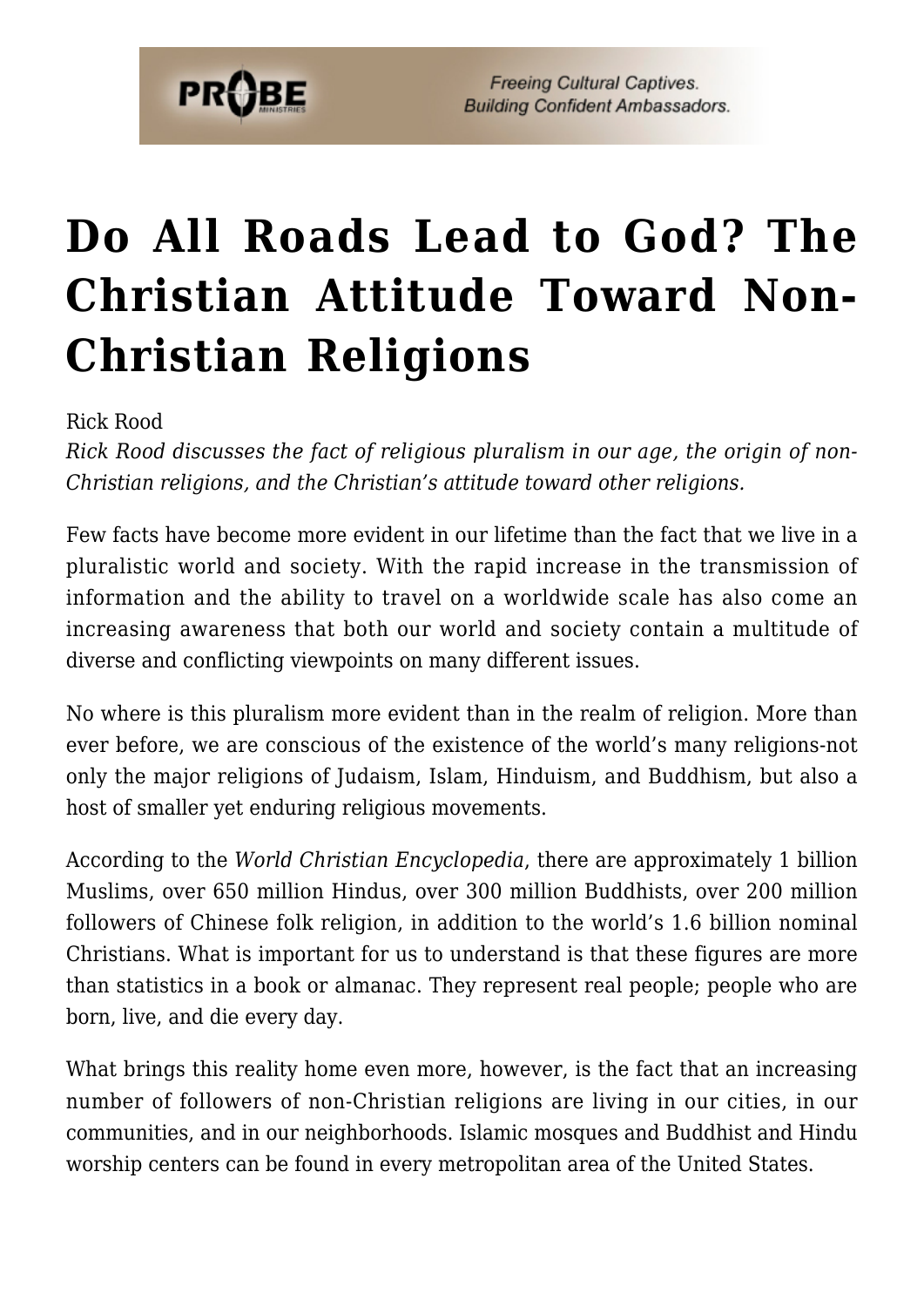

As followers of Jesus Christ, what should our attitude be toward non-Christian religions and toward those who embrace them? Among those who are seeking to respond to this question, three distinct answers can be heard today. Some are saying that we must acknowledge that all religions are equally (or nearly equally) valid as ways to approach God. Though there may be superficial differences among the world's religions, at heart they are fundamentally the same. Often the analogy is used of people taking different paths up the same mountain, but all arriving at the same summit. This is the viewpoint known as religious pluralism.

Others, more anxious to preserve some sense of uniqueness for the Christian faith, yet equally desirous of projecting an attitude of tolerance and acceptance, are committed to the viewpoint known as Christian inclusivism. In their opinion, though people of another religious conviction may be ignorant of Christ–or possibly even have rejected Him–yet because of their positive response to what they know about God, or even due to their efforts to follow the dictates of their conscience, they are unknowingly included in the number of those who are recipients of Christ's salvation. The analogy is sometimes used of a person who receives a gift, but is unaware of who the ultimate giver of the gift may be.

A third viewpoint is known as Christian exclusivism. This is the viewpoint traditionally held by the majority of those who accept the Bible as their authority in spiritual matters. It is the view that though there are indeed truths and values in many other religions, there is only one saving truth, namely the gospel of Jesus Christ. This view is most naturally deduced from Jesus' well known statement: "I am the way, the truth, and the life. No one comes to the Father except by me" (John 14:6).

What should the Christian's attitude be toward non-Christian religions and their followers? This is a question becoming more difficult to ignore. To answer this question accurately and fairly we must look into the way non-Christian religions began.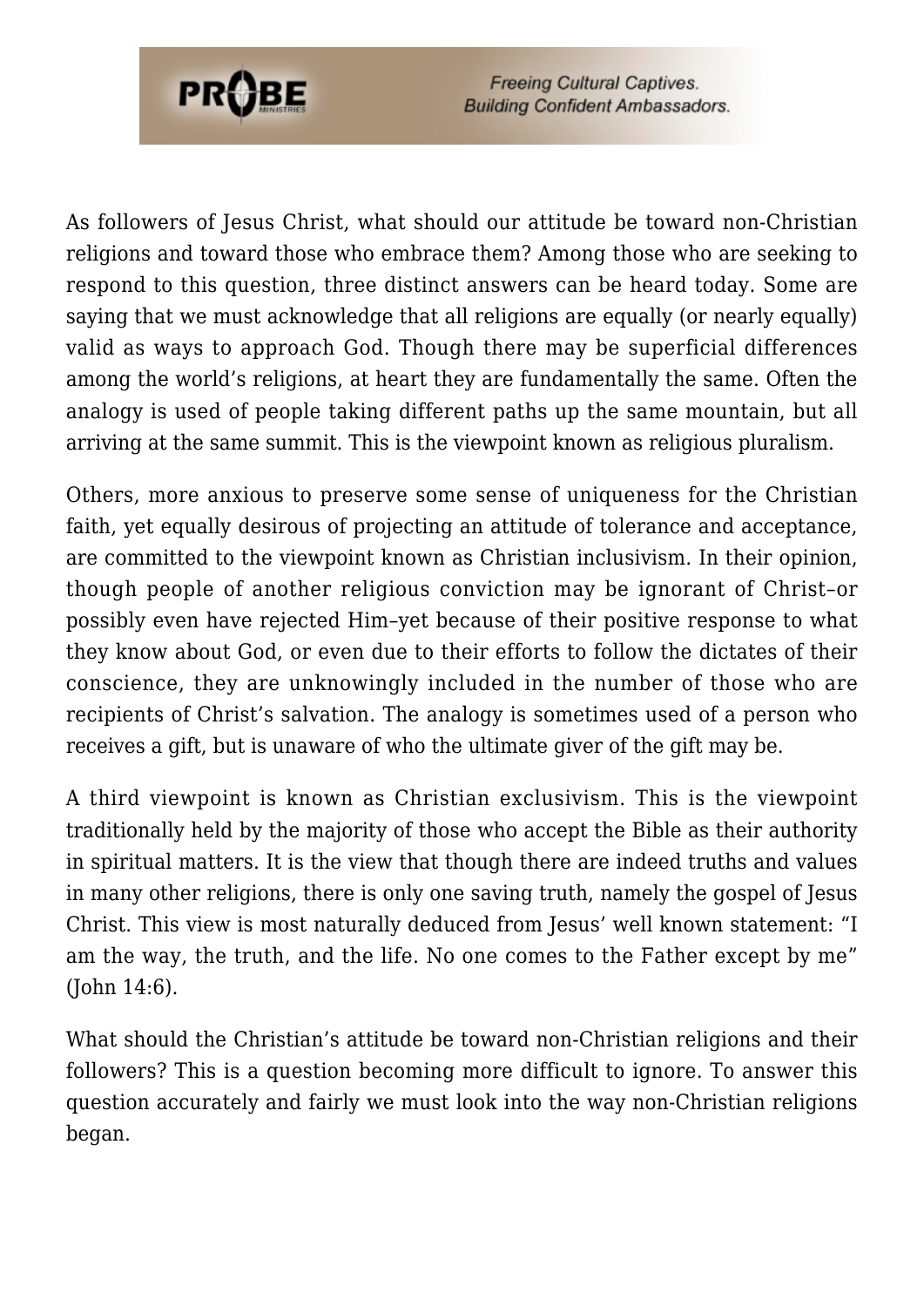

### **The Origin of Non-Christian Religions**

There are, of course, what we might call "naturalistic" explanations of the origin of all religions. Those committed to a naturalistic worldview that denies the existence of God or of a supernatural realm see all religions as the product of man's imagination in some way. They might say that religion is the expression of man's fear of the overwhelming forces of nature, or of his desire to overcome death. While such naturalistic factors may indeed play a role in the development of some religious sentiments, they are hardly sufficient to account for the origin of all religious belief.

From the perspective of one committed to a supernaturalistic worldview, and particularly from the Christian viewpoint, there are several elements that may have contributed to the origin of non-Christian religion. First, where we find truth in non-Christian religion, we must attribute this to God. He is the source of all truth. We know that, in the beginning, the truth about God was universally known. And it is possible that remnants of this "original revelation" have survived in the memory of peoples around the world. It is also possible that some elements of truth were implanted in some cultures by ancient contact with God's people, Israel, with early Christians, or with portions of the Scriptures. We know, for example, that Islam owes a great deal to the influence of both Judaism and Christianity due to Mohammed's early contact with representatives of both religions.

Second, we must recognize that where there is falsehood or even a twisted perspective on the truth, this is the result of man's sinful nature in repressing the truth about God. Romans 1 states that man's nature is to suppress the truth about God that is evident to him, and to substitute for it what Paul calls "futile speculations" (Rom. 1:21).

Third, we cannot deny the influence of Satan and his demons in inspiring "counterfeit" religious expressions and experiences. For example, Psalm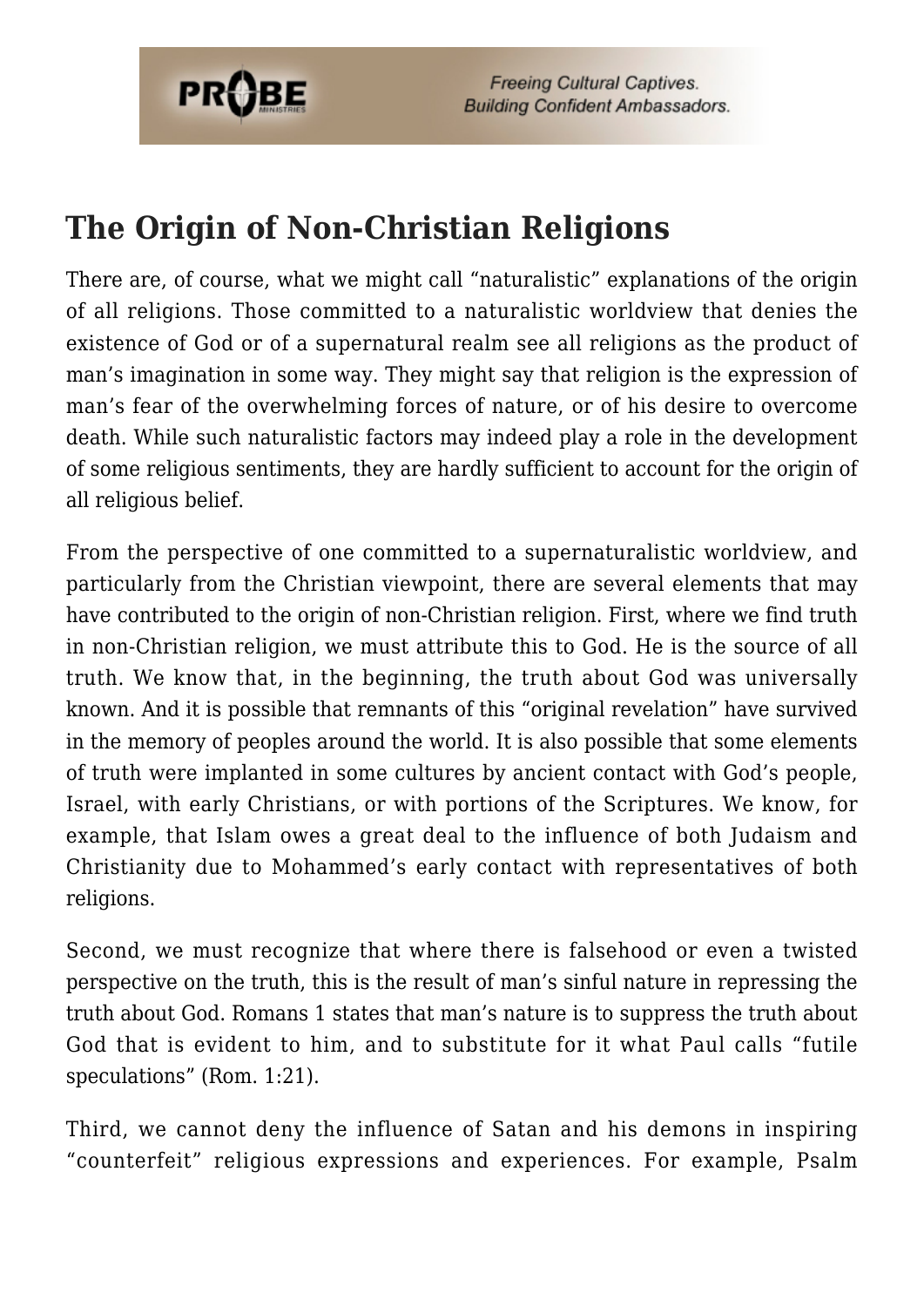

106:36-37 states that those who serve idols offer sacrifices to demons. The apostle Paul says the same thing in 1 Corinthians 10:20. And in his first letter to Timothy he attributed false religious teachings to "deceitful spirits" (1 Tim. 4:1). In his second letter to the Corinthians, he stated that Satan "disguises himself as an angel of light" (2 Cor. 11:14) and that he disguises many of his agents as "servants of righteousness" (2 Cor. 11:15). Satan often promotes what is evil. But he can just as easily promote a high level of morality or religion so long as it discourages people from recognizing their need for the unmerited grace of God, expressed through the death of Jesus Christ.

In summary, non-Christian religions can (1) represent man's response to the truth about God that he knows. It can also (2) represent man's attempt to suppress the truth and substitute his own speculations. Finally, it can (3) represent the deception of Satan, who replaces the truth with a lie.

### **Are There Many Ways to God?**

Now we must turn our attention to a related issue concerning non-Christian religions, the idea or attitude called religious pluralism. Religious pluralism suggests that there are only superficial differences among the religions and that these differences are greatly overshadowed by their similarities. Thus, to this school of thought all religions share a fundamental unity that renders them equally valid as approaches to God.

Of course, the most immediate difficulty posed by religious pluralism for the Christian is that it compels him to deny any claims to the uniqueness of Christ or of Christianity.

The claims of the New Testament that Jesus Christ is the unique Son of God and Savior of the world must be recast as mere exaggerations of the early Christians. It is impossible to embrace religious pluralism and hold to the authority of the New Testament when it speaks of the uniqueness of Christ and of the salvation He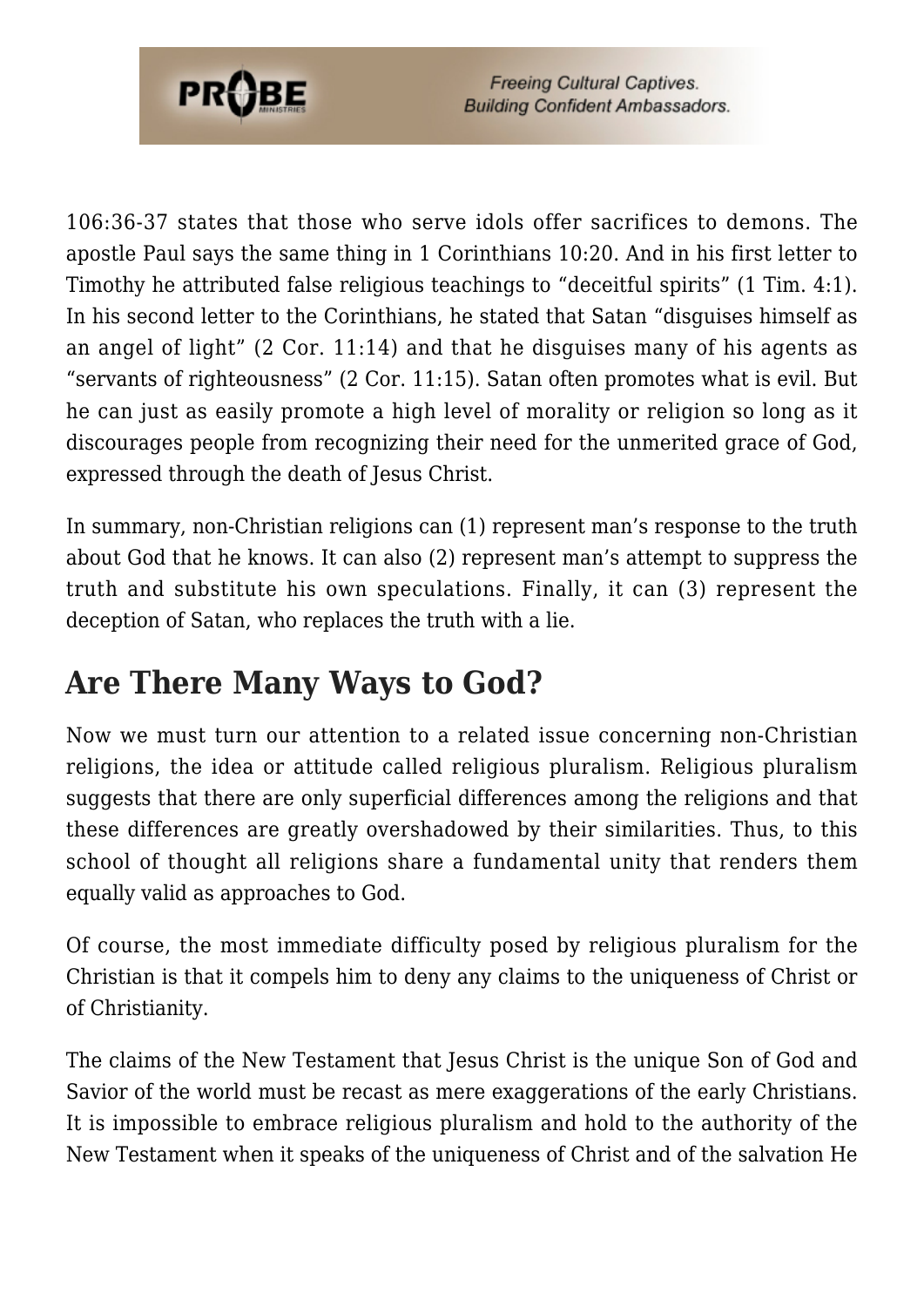

#### has provided.

Beyond this, however, religious pluralism significantly underestimates the differences between the teachings of the various religions. This can be seen, for example, in the differences between Buddhism, Hinduism, Islam, and Christianity, with regard to their teaching concerning salvation. In classical Buddhism, the problem facing humanity is the suffering caused by desire. Since whatever man desires is impermanent, and ultimately leads to frustration and sorrow, the way to peace of mind and ultimate "salvation" is through the elimination of all desireeven the desire to live! In classical Hinduism, the problem facing humanity is our being trapped in this illusory, material world over the course of many lifetimes primarily due to our ignorance of our true identity as fundamentally divine beings! The solution to our dilemma is our recognition of our true divine nature. In Islam, man's problem is his failure to live by the law of God which has been revealed through His prophets. The solution is to commit ourselves to obeying God's laws, in hope that our good deeds will outweigh the bad. In Christianity, the problem is similar–our rebellion against the will of God. But the solution is much different. It is through faith in the sacrifice of Jesus for our sins, provided by God's unmerited grace. From these examples alone, it is evident that though there may be superficial similarities among the world's religions the differences are fundamental in nature!

Not surprisingly, most pluralists are unfazed by these differences in belief. They emphasize that in spite of these differences, if the various religions foster a common "religious experience" or result in the moral and ethical improvement of man, this is enough to show that they are valid ways to God. The problem is that with regard to "religious experience." Even here there are significant differences. And with regard to the moral and ethical effect of the various religions, this is something impossible for us to measure. For, as Jesus so strongly emphasized, morality is as much a matter of the heart as it is of action. And this is something only God can know!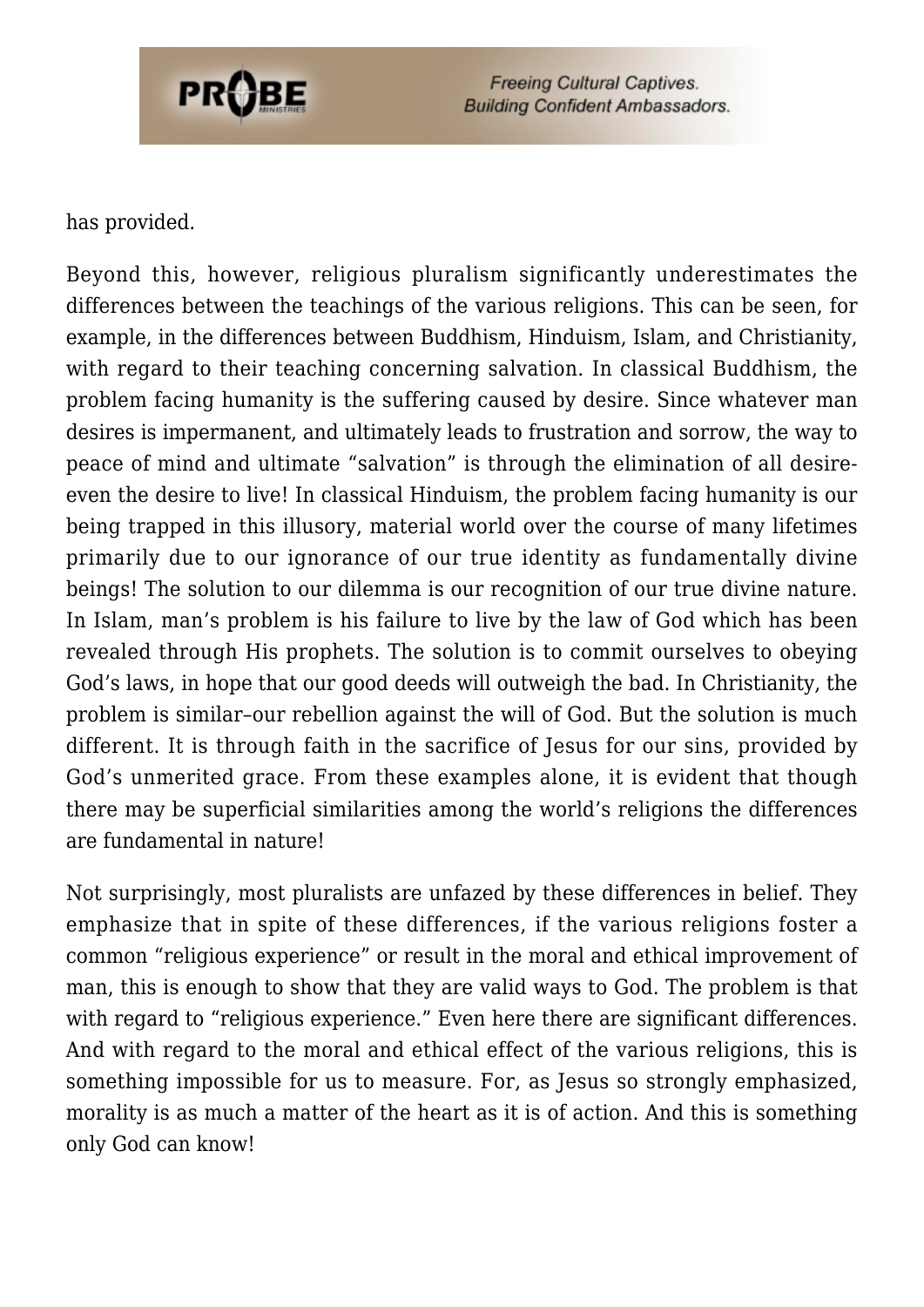

We must conclude, then, that due to its denial of the uniqueness of Christ, and to its failure to take seriously the vast differences among the world's religions, religious pluralism does not represent a valid point of view for the Christian.

# **Are the Followers of Other Religions Recipients of Christ's Salvation?**

A more subtle and attractive theory of reaching out to non-Christians is the concept called Christian inclusivism. Inclusivists hold that, though Christ is the unique Savior, nonetheless there are many people included in His salvation who are ignorant of this fact–even followers of other religions.

Inclusivists generally hold that Christ's salvation is available to those who positively respond to the truth they have–whether it be through creation, conscience, another religion, or some other means. Such individuals are sometimes termed anonymous Christians.

There is no question that this is a very attractive approach to the problem of world religions. Inclusivism seeks to widen the extent of God's grace while still preserving a commitment to the uniqueness of Christ. It must be acknowledged also, that God could have arranged things in this way if He had so chosen. The question is not, however, whether inclusivism is an attractive position, or a logically possible one, but whether the evidence is convincing that it is true. And for the Christian, this means the evidence of Scripture.

Inclusivists generally recognize this and seek to find support for their view in Scripture. We will briefly look at one biblical example that is often used to support the idea of inclusivism–the case of Cornelius the centurion recorded in Acts 10.

In this chapter Cornelius is referred to as "a devout man, . . . who feared God," even before he heard the gospel. This is often pointed to as evidence that he was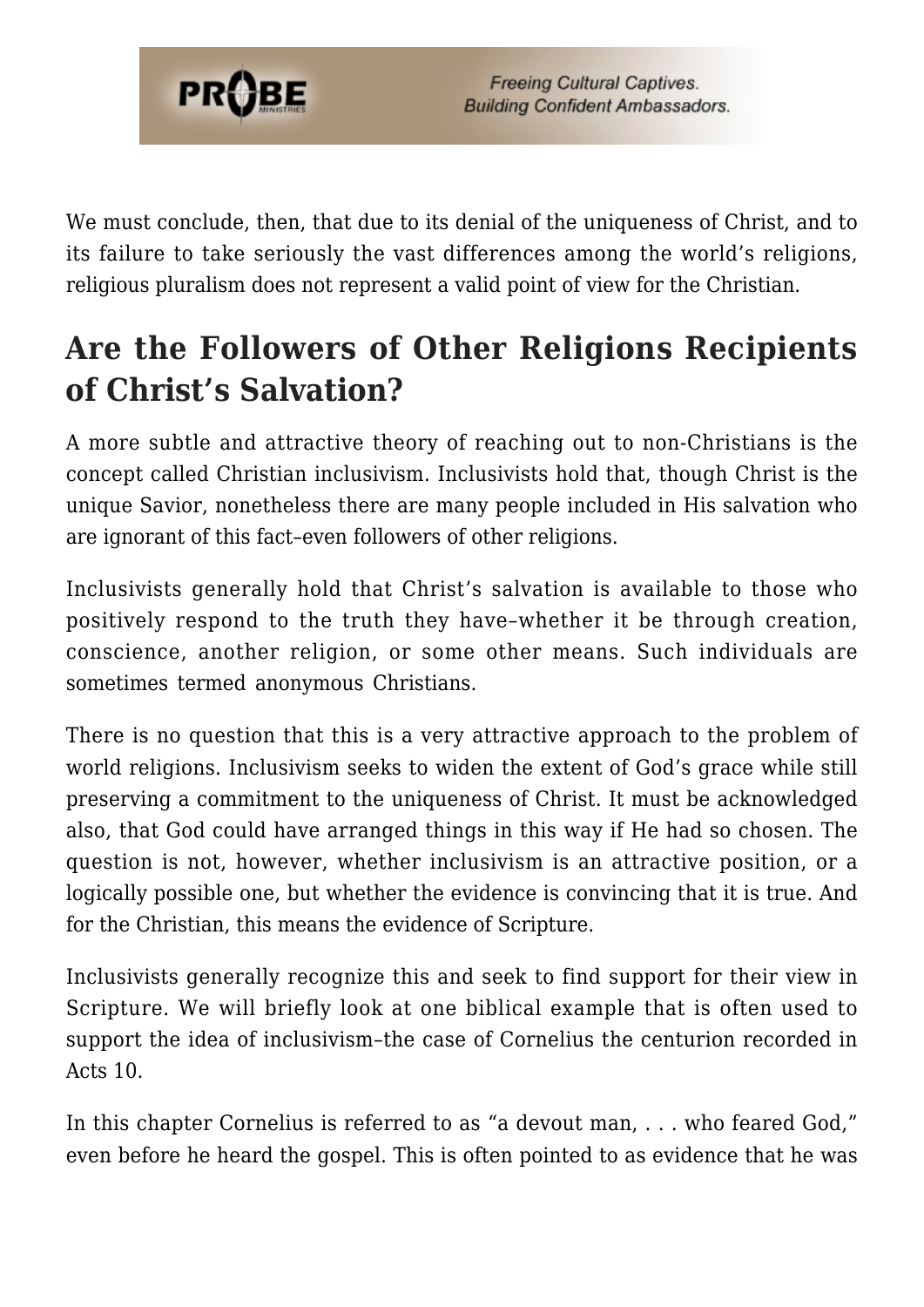

an anonymous Christian before believing in Christ. It must be remembered, however, that in the next chapter (specifically in Acts 11:14), it is clearly stated that though Cornelius was favorably disposed to God he did not receive salvation until he heard and believed in the gospel.

Other examples could be discussed. But in each case we would see that a good deal must be read into (or out of) the text to arrive at the conclusion that salvation can come to those who do not know Christ.

Furthermore, there are clear statements that it is necessary to hear and believe in the gospel to receive salvation. Perhaps the clearest is Romans 10:17, "So faith comes from hearing, and hearing by the word of (or about) Christ." Hebrews 9:27 also strongly suggests that this faith in Christ must be expressed before we die: "It is appointed for men to die once and after this comes judgment."

What then of people, like Cornelius, who do respond to the truth they know about God, but do not yet know of Christ? Is there no hope for them? Actually, the case of Cornelius provides a good illustration of what seems to be the biblical solution to this problem. Because he had responded to what he knew about God, God saw that he eventually received the gospel–in his case through Peter. But it was only then that he experienced Christ's salvation and the forgiveness of sins. This principle was also well summarized in Jesus' statement: "To him who has, shall more be given" (Mark 4:25).

Based on our confidence in the faithfulness of God, we can be assured that the gospel will come to all those whom God knows would be prepared, like Cornelius, to receive it. And He has commissioned us to carry the message to them!

## **What Should Our Attitude Be Toward Other Religions?**

In the course of this short discussion we have examined the attitude of religious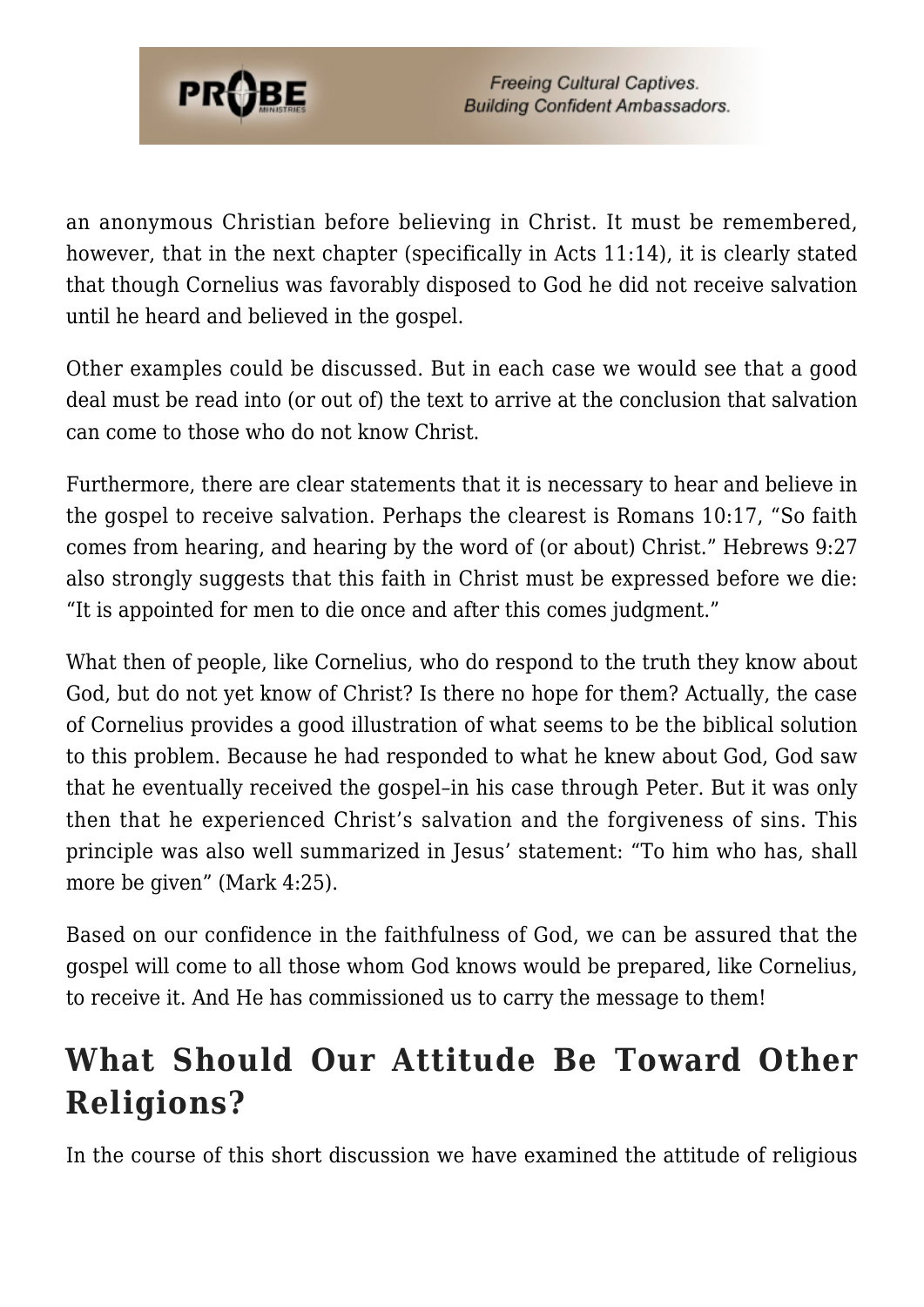

pluralism, as well as that of Christian inclusivism. The former holds that all religions are equally valid. The latter holds that Christ is the unique savior, but that His salvation can extend to followers of other religions. In both cases, we concluded that the evidence in support of these views is inadequate.

The only remaining option is the attitude of Christian exclusivism–the view that biblical Christianity is true, and that other religious systems are false. This is more than implied in numerous biblical statements, such as in Acts 4:12: "And there is salvation in no one else; for there is no other name under heaven that has been given among men, by which we must be saved."

This is not to say, however, that there are no truths at all in non-Christian religions. There are certainly moral and ethical truths, for instance, in Buddhism. In Buddha's Eightfold Path, he appealed to his followers to pursue honesty, charity, and service, and to abstain from murder and lust. We should certainly affirm these ethical truths.

Likewise, there are theological truths in other religions–truths about God that we could equally affirm. These may be more scarce in religions such as Buddhism and Hinduism. But Orthodox Judaism and Islam certainly share our belief in a personal Creator–God, though Christianity is unique in the monotheistic tradition with regard to the doctrine of the Trinity. There are even truths about Jesus that we share in common with Muslims–that He was a prophet of God, and the Messiah, and that He worked many miracles, though they deny that He was the Son of God, or that He died for the sins of the world.

We can, and should affirm these moral and theological truths that we share in common with followers of other religions. We must acknowledge, however, that in no other religion is any saving truth to be found. And as mentioned earlier, there is no other religion that presents the human dilemma, or solution to that dilemma, in quite the same way as does the Christian faith. In Christianity, the problem is not ignorance of our divine nature–as in Hinduism–nor simply our desire–as in